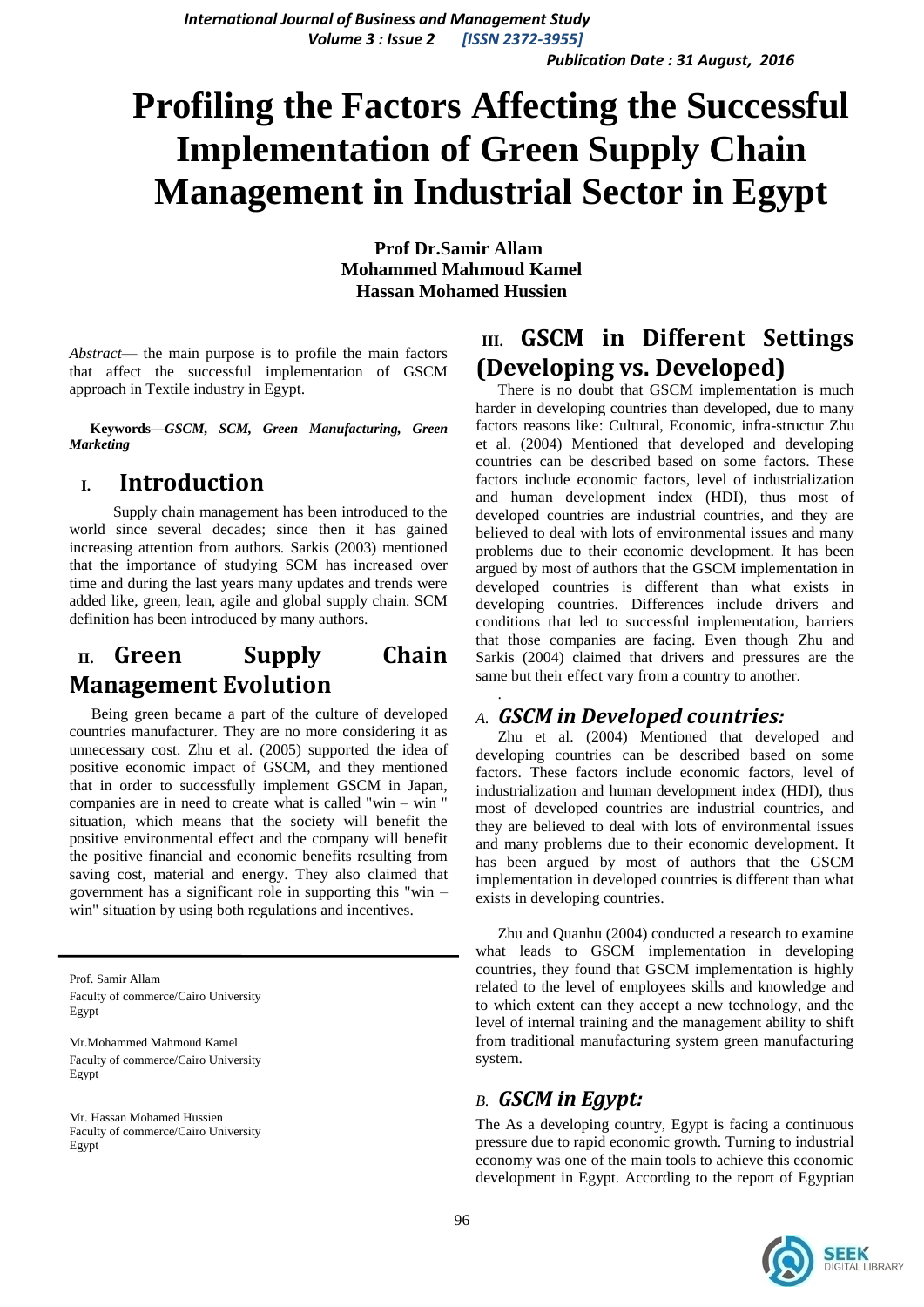#### *International Journal of Business and Management Study Volume 3 : Issue 2 [ISSN 2372-3955]*

#### *Publication Date : 31 August, 2016*

[Environmental Affairs Agency](http://www.eeaa.gov.eg/) (EEAA) in 2012 the industrial sector in Egypt represented 34% of GDP in 2003 and employed about 20% of the active labor power. May be this industrial revolution in Egypt helped in achieving an economic growth, but there is no doubt that it harmed our environment. We can't just claim that industry is the main reason of pollution, as for example Germany, Japan and UK are leading industrial countries and they succeeded to protect their environment. There are mainly two reasons behind the negative effect of industry on environment in Egypt; the first reason is the migration of heavy polluting industries to Egypt. The second reason is the wrong practices of most of manufacturers in Egypt.

# **IV. Benefits of GSCM implementation:**

There are several studies that explored the benefits of GSCM implementation. one of the most important studies about benefits of GSCM implementation, is the study of Lamming and Hampson (2000) they identified ten benefits of GSCM implementation, they were as follow: target marketing, sustainability of resources, lowered costs/increased efficiency, product differentiation and competitive advantage, competitive and supply chain pressures, adapting to regulation and reducing risk, brand reputation, return on investment, employee morale, and the ethical imperative.

Bowen et al. (2001) stated that organizations will adopt green supply chain management practices if they identify that this will result in specific financial and operational benefits. Thus, there is a clear research need to establish the potential link between green supply chain initiatives and increased competitiveness and enhanced economic performance, to provide an impetus for organizations to green their supply chains.

## **v. Barriers of GSCM implementation :**

There are obstacles to implement GSCM for both small and large companies. These obstacles were identified in several studies. Scott et al. (2001) conducted a survey regarding obstacles faced by industry in the application of the concepts of industrial ecology. Results showed that the top obstacles were lack of capital investment (40%), followed by lack of adequate information (39%), lack of access to technical expertise (34%), lack of trained personnel (30%), current legislation (27%), and company policies (24%).

# **vi. Factors affecting GSCM implementation**

This section discusses the main factors and drivers affecting the successful implementation of GSCM, Zhu et al. (2005) conducted a research to explore the drivers that affect the implantation of GSCM, and how do these factors affect the organization practices and to which extent the overall performance will be affected, Results showed that regulatory, competitive, and marketing pressures and drivers

were important factors that increased Chinese companies" environmental awareness, but they found also that the importance of these factors differ from a country to another as they compared the rank of factors' importance in China against USA and they found that except for regulations, the rank is different. In 2007 Zhu and Sarkis (2007) supported their results and surveyed 341 Chinese manufacturers to examine the relationships between GSCM practice, environmental and economic performance, they found that Chinese companies are facing a pressure from different stake holders (Market & Government) to shift to green practices and implement GSCM.

## *A. Regulation:*

#### *B. Suppliers*

Zhu and Geng (2001) mentioned that the suppliers can adapt their system to provide companies with green supplies but this depends on the relationship between the company and suppliers, as strong relation with suppliers will motivate suppliers to invest time and money to change to green. Sarkis (2003) supported this idea and also mentioned that suppliers are willing to shift into green system or adapt a new technology if one or some of their key customers are willing to do the same, on the other hand small and medium business are facing a serious problem in finding suppliers that are willing to adapt new technology or modify their systems to serve them. Carter et al. (2001) Claimed that the role of suppliers is much more than providing the company with raw material and resources, but also they can support the company through providing valuable ideas. They also found that, in some cases the indirect impact of suppliers can be superior to its direct impact on GSCM implementation. Market:

## *C. Internal factors & internal Management*

Many authors suggested that top management support plays a very important role in shaping organization values and directions, many authors like Burgess (1998), Carter, Kale and Grimm (2000) , Zhu and Sarkis, (2004) , Simpson et al. (2007) considered top management support as a critical factor for GSCM successful implementation. Christopher and Lee (2004) claimed that sometimes top management resistance to implement any new initiative may be a problem that faces GSCM implementation specially if it requires sever modification in the production system and in the purchasing policy of the organization,

# **vii. Green Supply Chain Implementation Practices**

The GSCM covers wide areas of practices starting from green purchasing to waste management, and the successful implementation of GSCM requires integration between the components of the supply chain, this integration can be expressed as a flow of material, information and technology between suppliers, manufacturers and customers (Zhu & Sarkis, 2006).



.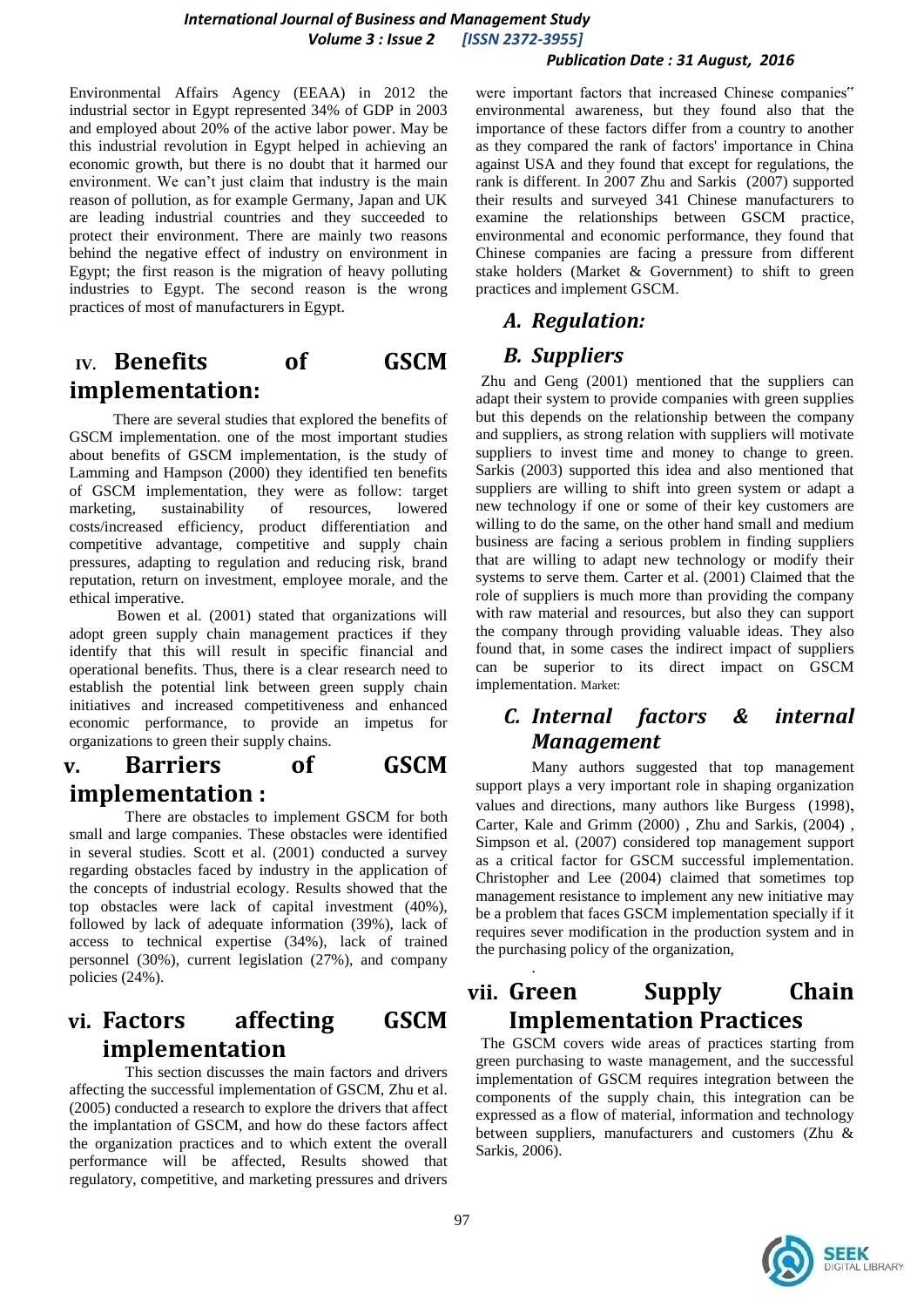#### *A. Green Purchasing:*

Qinghua et al. (2006) claimed that green purchasing seems to get significant attention within leading companies in developed countries. However, developing countries companies' practices are still in the early stages, lagging behind practices in developed countries. For example, many enterprises from developed countries evaluate not only their direct suppliers but also second-tier suppliers (suppliers' suppliers).

#### *B. Eco-Design*

Zhu and Sarkis (2006) identified Eco-design as: design of products for reduced consumption of material, energy, reuse, recycle, recovery of material components parts, and it design for product to avoid or reduce use of hazardous products and/or their manufacturing process Lewis et al. (2001) claimed that no matter where in the product life cycle lies, most of the environmental influence is 'locked' into the product at the design stage when materials and processes are selected and product environmental performance is largely determined .Since much of the environmental impacts are associated with packaging and use of products, the supply chain is implicated, as is design. Eco-design (and design for the environment (DFE) is a helpful, emerging tool to improve companies' environmental performance by addressing product functionality while simultaneously minimizing lifecycle environmental impacts. The success of eco-design requires the internal cross-functional cooperation among the entire company and the external cooperation with other partners throughout the supply chain.

# *C. Investment Recovery & Reverse logistics:*

Khiewanavawognsa (2011) Identified Investment recovery practices as "green practices that involve regaining benefits from existing investment, previously considered waste ", generally the main source of revenues for any company is the sales of final products and services. But one of the main issues of GSCM is to reduce the level of waste and also to design products that produce wastes that can be easily recycled or can be used in another industry. As an example for such practices most of cement factories have shifted their technology from liquid to dry technology that generates massive quantities of bypass dust that can be used in producing cement blocks. (Deif, 2011)

## *D. Reverse Logistics:*

Gupta et al. (2013) Identified reverse logistics as "the process where a manufacturer accepts previously shipped products from the point of consumption for possible recycling and/or re-manufacturing". They claimed that the reverse logistics activities of an organization are also directly impacted by Customers, suppliers, competitors, and government agencies. The concept of reverse logistics can't be considered as a totally new concept, to according



 $\langle \mathbf{W} \rangle$  Waste (or disposed) materials

**Figure 1. Flow Chart of Re-Manufacturing and Recycling**

**(Source: Beamon, 1999)**

## *E. Green Manufacturing*

The term green manufacturing is has a different meanings for different people, usually based on their discipline, position, training and many other factors. Green Manufacturing can be defined as production processes which use inputs with relatively low environmental impacts, are highly efficient, and generate little or no waste or pollution. Green Manufacturing can lead to lower raw material costs, production efficiency gains, reduced environmental and occupational safety expenses, and improved corporate image ( Ninlawan et al. 2010). Becoming green should be considered to be a journey, not a destination or static gate. Green manufacturing is considered as a key component of operating sustainable business that helps managers to uncover hidden value for business, while creating value for environment, stake holders and the greater community in order to apply green manufacturing business needs to apply lean, six sigma and other process improvement should be used, to obtain the required performance improvements. (Robert, 2008)

## *F. Green Marketing*

Green marketing includes environment-friendly packaging, environment-friendly distribution and so on. They are all initiatives that might improve the environmental performance of an organization and its supply chain (Rao, 2003). Management of wastes in green marketing such as reverse logistics and waste exchange can lead to cost savings and enhanced competitiveness (Rao, Greening the supply chain: a new initiative in Sout East Asia, 2002)

## **viii. GSCM Performance**

Bai and Sarkis (2010) stated that many managers consider environmental management as compliance with regulations while evaluating tradeoffs between environmental and economic performance. However, some anecdotal evidence showed that substantial environmental management performance leads to lower manufacturing costs by eliminating waste (Gilbert, 2001). Numerous studies have tried to find the relationship between strategies and environmental performance.

In 2011, (Zhu,2011) carried out a research to analyze the relationship between the GSCM implementation

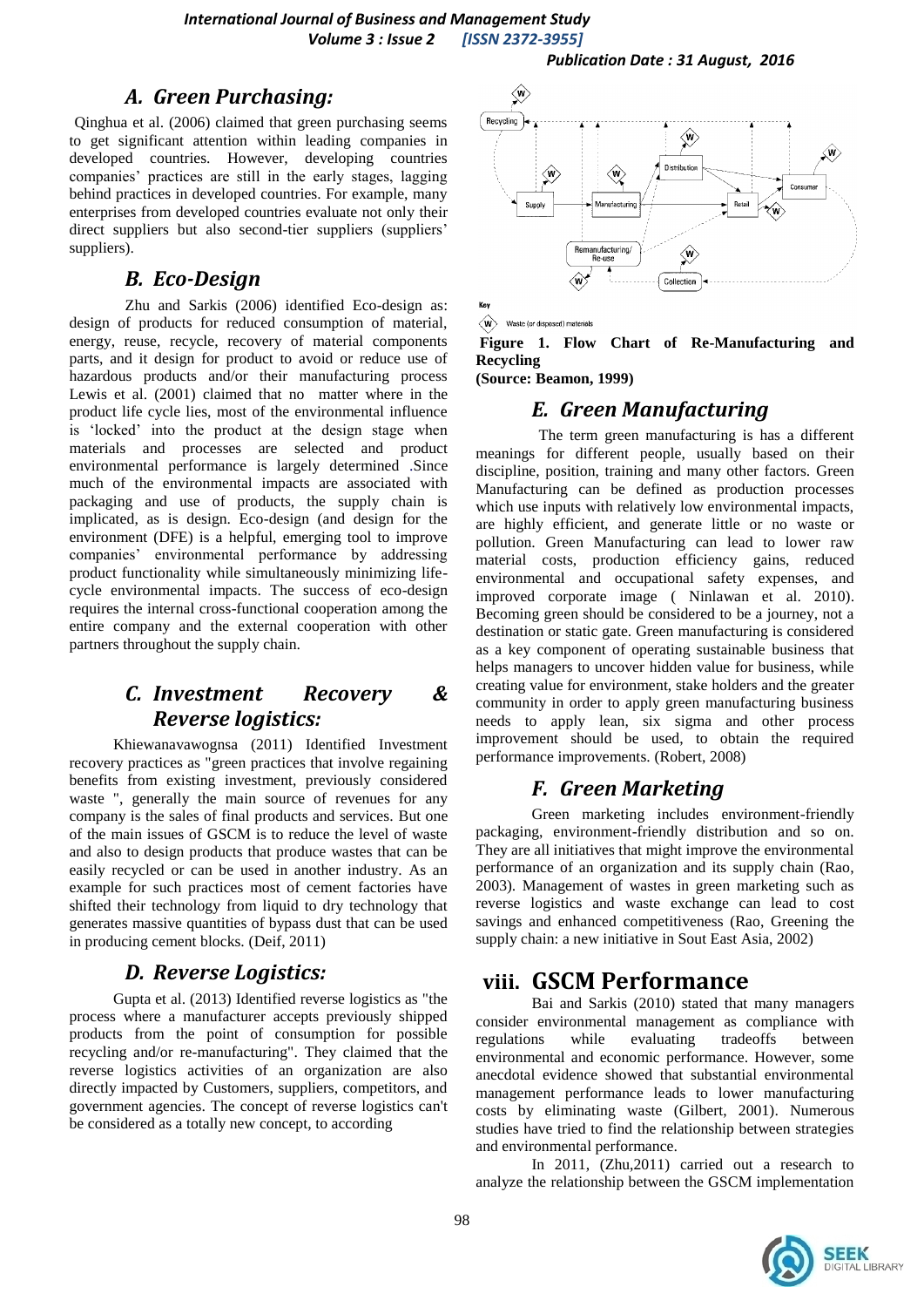*Publication Date : 31 August, 2016*

and the performance, he found that the overall effect of GSCM implementation will be positive only in case of successful implementation, he categorized the outcomes of GSCM implementation into four main groups (environmental, economic, cost reduction and intangible outcomes)

#### *A. Financial Performance:*

Economic performance is typically the most important driver for enterprises that wish to implement environmental management practices, especially for enterprises in developing countries such as China. It has been argued that success in addressing environmental issues may provide new opportunities for competition, and new ways to add value to core business programs. Bowen and Lamming (2006) Suggest economic performance is clearly not being reaped in short-term profitability and sales performance. Despite this, there is evidence to suggest that proactive GSCM approaches can prepare enterprises for superior longer term performance through improved management of environmental risks and the development of capabilities for continuous environmental improvement.

# *B. Operational performance*

There exist two contrasting views about the relationship between environmental practices and operational performance. The first viewpoint argues that many managers believe that environmental management consists simply of compliance with regulations, and that a trade-off exists where increased level of environmental management results in increased cost and low flexibility.

The second viewpoint is supported by a body of research that suggests a positive relationship between environmental practices and operational performance. Zhu et. al, (2007) claimed that the positive effect on operational performance can be determined through certain measures like: (1) Increase amount of goods delivered on time. (2) Decrease inventory levels. (3) Increase scrap rate. (4) Promote products' quality. (5) Increased product line. (6) Improved capacity utilization.

## *C. Environmental performance*

Bowen and Lamming, (2006) claimed that both developing and developed countries economy continues to grow and they are facing huge pressures in the area of energy conservation and emission reduction. Green supply chain management can serve as a significant tool to realize "Green transformation". In the long run, green supply chain management – which takes environmental protection and energy conservation into account during the life cycle of production from design, to resource extraction to manufacturing, marketing and recycling or end-of-life management – will not only reduce environmental impact but also optimize resource allocation. Figure 2 illustrates the proposed mode for the paper.



**Figure 2: Proposed Model**

## *D. Research Hypotheses Development*

The relationships were supported by the exploratory work done Ten hypothesis were resulted as follows;

H1: Market has a positive relationship with Green Supply Chain Practices.

H2: Internal factors have a positive relationship with Green Supply Chain Practices.

H3: Suppliers Involvement has a positive relationship with Green Supply Chain Practices.

H4: Governmental regulations have a positive relationship with Green Supply Chain Practices.

H5: Green Supply Chain Practices have a positive relationship with financial performance

H6: Green Supply Chain Practices have a positive relationship with environmental performance.

H7: Green Supply Chain Practices have a positive relationship with operational performance.

# **ix. Methodology A. Research population:**

According to **Support** for Environmental Assessment and Management (SEAM) project; 2011 and Zhu (2010) pollution of textile industry is caused mainly by the stages of manufacturing (Spinning, weaving, dyeing, printing and finishing) wastes resulted from readymade garment and Tricot clothes are solid wastes that don't have heavy effect on environment like air emissions and water

pollution caused by different production stages. *Sample* 

*type:* Non-probability, judgmental sample.

**B.** *Sample size:* as the population targeted is between460 – 480, and the right sample size is 210 sample units. Uma Sakran (2010) also mentioned that in case of

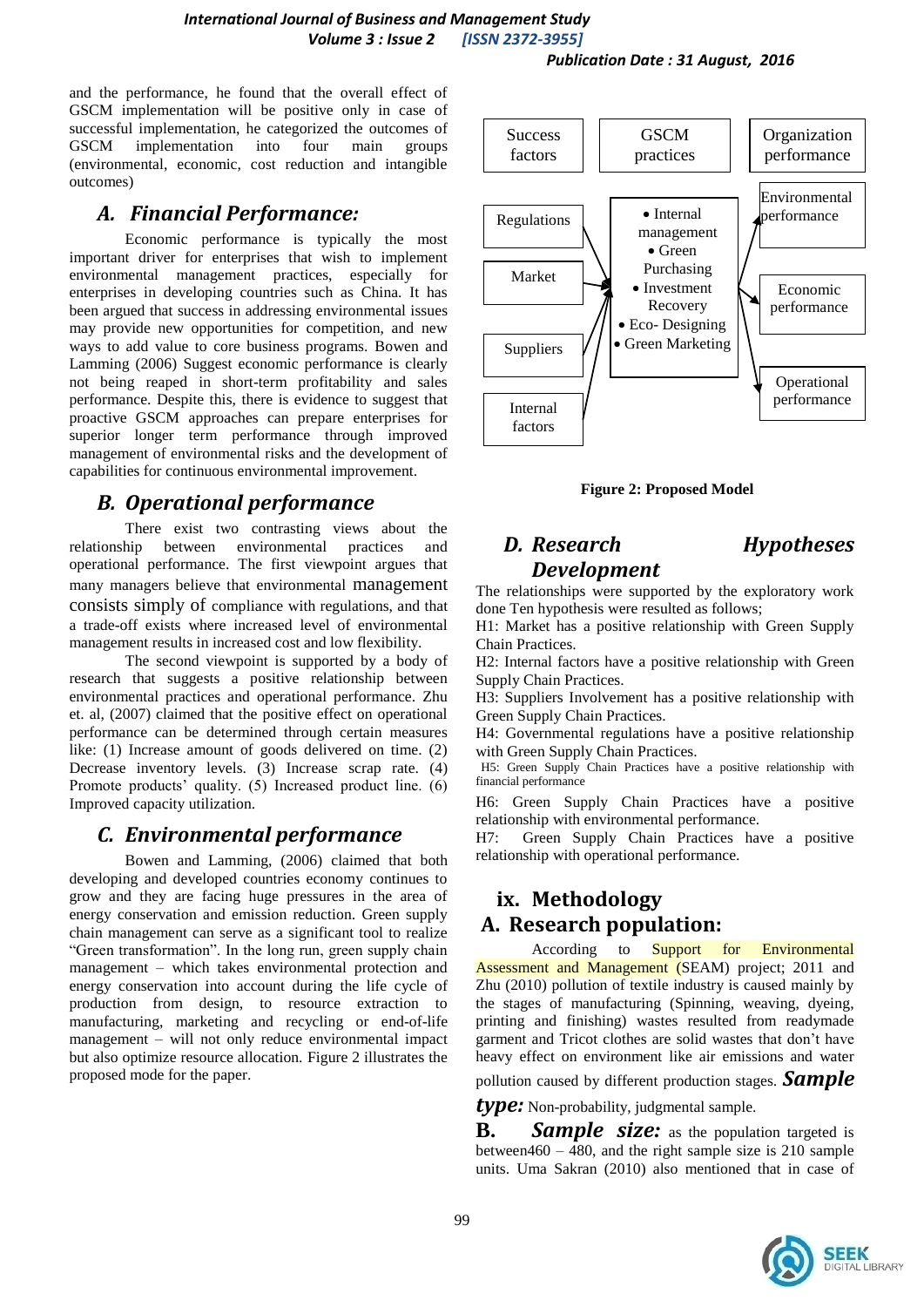#### *International Journal of Business and Management Study Volume 3 : Issue 2 [ISSN 2372-3955]*

#### *Publication Date : 31 August, 2016*

stratified sample the sample sub sectors should reflect the diversity of the population, that's why questionnaires were distributed as follow : 128 spinning & weaving company counts for 61 % of sample size and 82 finishing and printing company counts for 39% of the sample.

# *C. Descriptive Statistics:*

**Table 2: Summary of descriptive statistics** 

|                          | Frequency   Percent   Valid |       | Percent | Cumulative<br>Percent |
|--------------------------|-----------------------------|-------|---------|-----------------------|
| <b>State</b><br>owned    | 5                           | 11.62 | 11.6    | 11.6                  |
| Private<br>Sector        | 38                          | 88.37 | 88.4    | 100                   |
| <b>FDI</b><br>enterprise | 0                           | 0     | 0       | 100                   |
| Joint<br>Venture         | 0                           | 0     | 0       | 100                   |
| Total                    | 43                          | 43    | 100.0   |                       |

In order to be able to rank success factors according to their effect, Her (2013) suggested using mean, but he claimed that we must first test the difference between means statistically through what's called "one sample T-test". As **(**sig 2 – tailed) is lower than 0.05 so differences between factors means is significant and it represents the rank of these factors according to their importance and effect. The following table (4) list the results of One sample T-test.

|  | <b>Table 4: One-Sample T-Test</b> |  |
|--|-----------------------------------|--|
|--|-----------------------------------|--|

|                           | Test Value a 1 |                        |                  |                 |       |         |  |
|---------------------------|----------------|------------------------|------------------|-----------------|-------|---------|--|
|                           | ÷              | Degree of freedom (df) | *Sig. (2-tailed) | Maan Difference | 25%   |         |  |
|                           |                |                        |                  |                 | Lower | Upper   |  |
| Environmental Performance | DB.750         | 45                     |                  | 1,00000         | 3005  | 1.2409  |  |
| Financial performance     | 15,620 43      |                        | .noo             | 85242           | 8523  | 1.0555  |  |
| Operational Performance   | 22.015 45      |                        | 000              | 1.02978         | 3525  | 1,1950  |  |
| Market                    | 23.811 43      |                        | :000             | 1.02231         | 8817  | 1.1438  |  |
| Internal Factors          | 14.178 43      |                        | 000              | 1.81143         | 3505  | 1.181.4 |  |
| <b>Guazdier</b>           | 18.037 33      |                        | 000              | 34563           | .7586 | 9327    |  |
| <b>Regulation</b>         | 21.120 43      |                        | 200              | 81803           | 8502  | 1,0059  |  |
| Internal Management       | 6.941          | A/S                    | .DOO             | 40435           | .2627 | 3242    |  |
| Green Parchiolog          | 5.824          | W3                     | 1000             | 39712           | .3221 | 5521    |  |
| Earporation               | 4.771          | lаз                    | DOO              | 96745           | .1821 | \$527   |  |
| Investment recovery       | 8.027          | 48                     | 000              | 85242           | 6919  | 1.0133  |  |
| fico designing            | 7.274          | Little                 | 000              | 68174           | 4207  | 8417    |  |

\* sig at difference > 1.96, Confidence level 95%

# *E. Reliability of items*

For the reliability test, Crombach Alpha technique was determined using SPSS software for all items in the questionnaire to give a value of 0.879. After the exclusion of certain questions the Crombach Alpha increased to present higher reliability of 0.901 which still reflects a better acceptable internal consistency reliability where Crombach Alpha represent a high

internal consistency reliability with Crombach Alpha coefficient of a scale above 0.7. (See table 5) **Table 5: Composite Reliability** 

|                                  | <b>Composite Reliability</b> |
|----------------------------------|------------------------------|
| <b>Environmental Performance</b> | 0.8922                       |
| <b>Financial Performance</b>     | 0.8332                       |
| <b>Operational Performance</b>   | 0.9411                       |
| Practices                        | 0.8112                       |
| Marketing                        | 0.7511                       |
| Regulation                       | 0.8642                       |
| Supplier                         | 0.8211                       |
| Internal factors                 | 0.8612                       |

# *E. Validity of items*

Construct validity was also determined through Convergent and discriminate validity which was examined in term of the average variance extracted (AVE) provided by the Smart PLS software (see Table 6) as well as Cross loading of measurement items to latent constructs (Confirmatory factor analysis in path analysis) simultaneously were all the items reflected adequate loadings with value above 0.5 indicating an acceptable level of validity (Helmy, Kortam, & Abbas, 2012).

#### **Table 6: AVE scores**

| Construct                    | $AVE*$ |
|------------------------------|--------|
| Environmental performance    | 0.6524 |
| <b>Financial Performance</b> | 0.5144 |
| Operational performance      | 0.5239 |
| Marketing                    | 0.8714 |
| Practices                    | 0.5448 |
| Regulation                   | 0.7777 |
| Supplier                     | 0.6582 |
| Internal factors             | 0.6183 |
| $\cdots$                     |        |

\*sig at AVE>0.49

## *F. Hypothesis Testing:*

The path analysis being a special case of structural equation modeling (SEM) makes it doesn't assume that the data is normally distributed.

The hypotheses test was interpreted through the value of the T-statistics provided where a 5% significance level (t-value: 1.65) is used as a statistical decision criterion (see Table 7) (Helmy, Kortam, & Abbas, 2012).

|  |  |  |  | <b>Table 7: Hypothesis Testing</b> |
|--|--|--|--|------------------------------------|
|--|--|--|--|------------------------------------|

|                   |                       |   |        | т.         |                 |
|-------------------|-----------------------|---|--------|------------|-----------------|
| <b>Hypothesis</b> | Relationship          |   | Std.   |            | <b>Decision</b> |
|                   |                       |   | Error  | statistics |                 |
| $H1**$            | Market                | & | 0.0819 | 3.1199     |                 |
|                   |                       |   |        |            | Supported       |
|                   | <b>GSCM</b> practices |   |        |            |                 |
| $H2*$             | Internal<br>Factors   |   | 0.0743 | 1.7609     | Supported       |
|                   | <b>GSCM</b><br>&      |   |        |            |                 |
|                   | practices             |   |        |            |                 |
| $H3***$           | supplier              |   | 0.0747 | 5.9007     | Supported       |
|                   | <b>GSCM</b><br>&      |   |        |            |                 |
|                   | practices             |   |        |            |                 |
| $H4*$             | Regulations           |   | 0.0971 | 1.8571     | Supported       |
|                   | &<br><b>GSCM</b>      |   |        |            |                 |